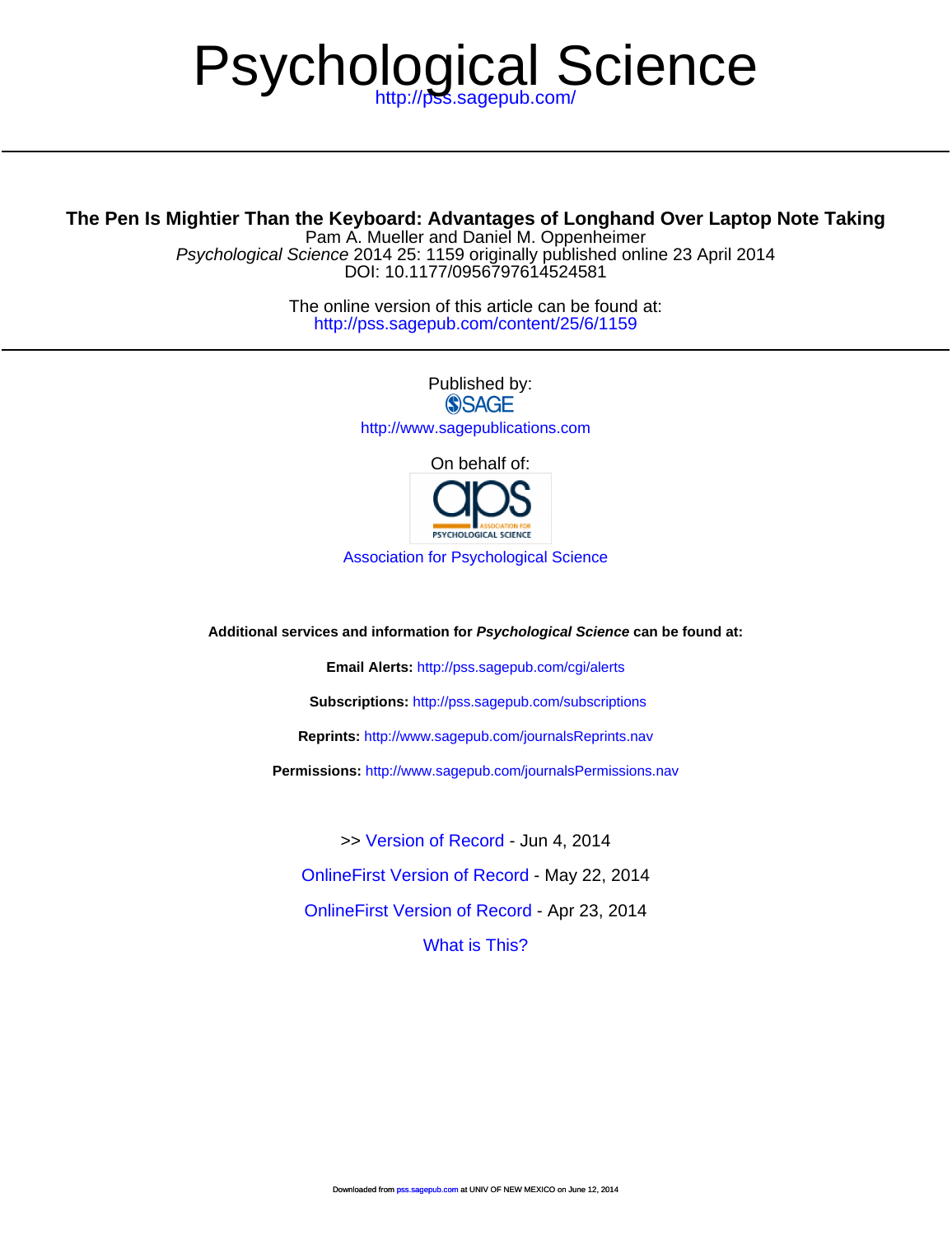

# The Pen Is Mightier Than the Keyboard: Advantages of Longhand Over Laptop Note Taking



# Pam A. Mueller<sup>1</sup> and Daniel M. Oppenheimer<sup>2</sup>

<sup>1</sup>Princeton University and <sup>2</sup>University of California, Los Angeles

Psychological Science 2014, Vol. 25(6) 1159–1168 © The Author(s) 2014 Reprints and permissions: sagepub.com/journalsPermissions.nav DOI: 10.1177/0956797614524581 pss.sagepub.com



# Abstract

Taking notes on laptops rather than in longhand is increasingly common. Many researchers have suggested that laptop note taking is less effective than longhand note taking for learning. Prior studies have primarily focused on students' capacity for multitasking and distraction when using laptops. The present research suggests that even when laptops are used solely to take notes, they may still be impairing learning because their use results in shallower processing. In three studies, we found that students who took notes on laptops performed worse on conceptual questions than students who took notes longhand. We show that whereas taking more notes can be beneficial, laptop note takers' tendency to transcribe respectures verbatim rather than processing information and reframing it in their own words is detrimental to learning.

#### Keywords

academic achievement, cognitive processes, memory, educational psychology, open data, open materials

Received 5/11/13; Revision accepted 1/16/14

The use of laptops in classrooms is controversial. Many professors believe that computers (and the Internet) serve as distractions, detracting from class discussion and student learning (e.g., Yamamoto, 2007). Conversely, students often self-report a belief that laptops in class are beneficial (e.g., Barak, Lipson, & Lerman, 2006; Mitra & Steffensmeier, 2000; Skolnick & Puzo, 2008). Even when students admit that laptops are a distraction, they believe the benefits outweigh the costs (Kay & Lauricella, 2011). Empirical research tends to support the professors' view, finding that students using laptops are not on task during lectures (Kay & Lauricella, 2011; Kraushaar & Novak, 2010; Skolnick & Puzo, 2008; Sovern, 2013), show decreased academic performance (Fried, 2008; Grace-Martin & Gay, 2001; Kraushaar & Novak, 2010), and are actually less satisfied with their education than their peers who do not use laptops in class (Wurst, Smarkola, & Gaffney, 2008).

These correlational studies have focused on the capacity of laptops to distract and to invite multitasking. Experimental tests of immediate retention of class material have also found that Internet browsing impairs performance (Hembrooke & Gay, 2003). These findings are

important but relatively unsurprising, given the literature on decrements in performance when multitasking or task switching (e.g., Iqbal & Horvitz, 2007; Rubinstein, Meyer, & Evans, 2001).

However, even when distractions are controlled for, laptop use might impair performance by affecting the manner and quality of in-class note taking. There is a substantial literature on the general effectiveness of note taking in educational settings, but it mostly predates laptop use in classrooms. Prior research has focused on two ways in which note taking can affect learning: encoding and external storage (see DiVesta & Gray, 1972; Kiewra, 1989). The encoding hypothesis suggests that the processing that occurs during the act of note taking improves learning and retention. The **external-storage hypothesis** touts the benefits of the ability to review material (even from notes taken by someone else). These two theories are not incompatible; students who both take and review

Corresponding Author: Pam A. Mueller, Princeton University, Psychology Department, Princeton, NJ 08544

E-mail: pamuelle@princeton.edu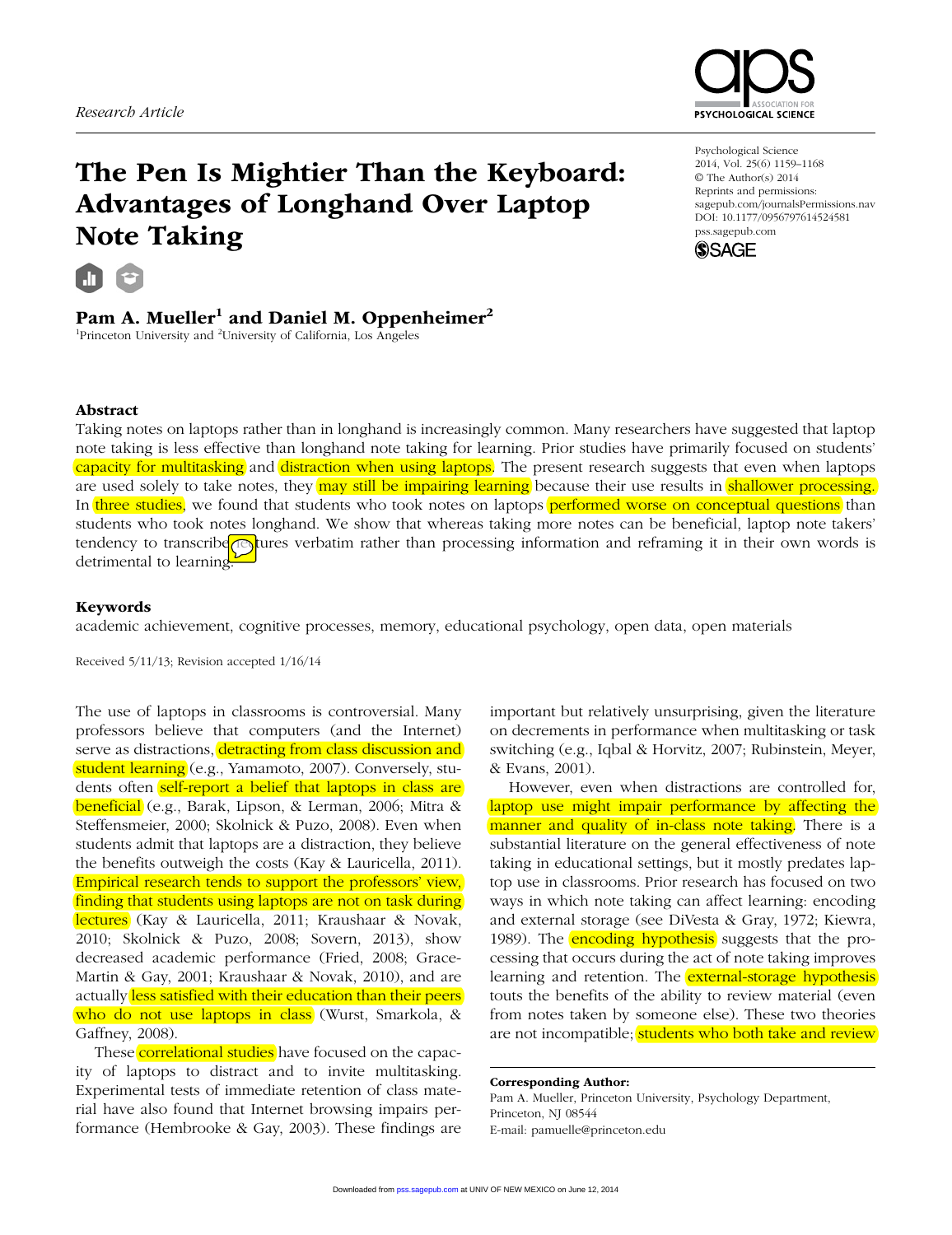their notes (as most do) likely profit from both approaches (Kiewra, 1985).

The beneficial external-storage effect of notes is robust and uncontroversial (Kiewra, 1989). The encoding hypothesis has been supported by studies finding positive effects of note taking in the absence of review (e.g., Aiken, Thomas, & Shennum, 1975; Bretzing & Kulhavy, 1981; Einstein, Morris, & Smith, 1985); however, other results have been more mixed (see Kiewra, 1985; Kobayashi, 2005, for reviews). This inconsistency may be a result of moderating factors (Kobayashi, 2005), potentially including one's note-taking strategy.

Note taking can be **generative** (e.g., summarizing, paraphrasing, concept mapping) or nongenerative (i.e., verbatim copying). Verbatim note taking has generally been seen to indicate relatively shallow cognitive processing (Craik & Lockhart, 1972; Kiewra, 1985; Van Meter, Yokoi, & Pressley, 1994). The more deeply information is processed during note taking, the greater the encoding benefits (DiVesta & Gray, 1973; Kiewra, 1985). Studies have shown both correlationally (Aiken et al., 1975; Slotte & Lonka, 1999) and experimentally (Bretzing & Kulhavy, 1979; Igo, Bruning, & McCrudden, 2005) that verbatim note taking predicts poorer performance than nonverbatim note taking, especially on integrative and conceptual items.

Laptop use facilitates verbatim transcription of lecture content because most students can type significantly faster than they can write (Brown, 1988). Thus, typing may *impair the encoding benefits* seen in past note-taking studies. However, the ability to transcribe might improve external-storage benefits.

There has been little research directly addressing potential differences in laptop versus longhand note taking, and the existing studies do not allow for natural variation in the amount of verbatim overlap (i.e., the amount of text in common between a lecture and students' notes on that lecture). For example, Bui, Myerson, and Hale (2013) found an advantage for laptop over longhand note taking. However, their results were driven by a condition in which they explicitly instructed participants to transcribe content, rather than allowing them to take notes as they would in class. Lin and Bigenho (2011) used word lists as stimuli, which also ensured that all note taking would be verbatim. Therefore, these studies do not speak to real-world settings, where laptop and longhand note taking might naturally elicit different strategies regarding the extent of verbatim transcription.<sup>1</sup> Moreover, these studies only tested immediate recall, and exclusively measured factual (rather than conceptual) knowledge, which limits generalizability (see also Bohay, Blakely, Tamplin, & Radvansky, 2011; Quade, 1996). Previous studies have shown that detriments due to verbatim note taking are more prominent for

conceptual than for factual items (e.g., Bretzing & Kulhavy, 1979).

Thus, we conducted three experiments to investigate whether taking notes on a laptop versus writing longhand affects academic performance, and to explore the potential mechanism of verbatim overlap as a proxy for depth of processing.

# Study 1

# *Participants*

Participants were 67 students (33 male, 33 female, 1 unknown) from the **Princeton University** subject pool. Two participants were excluded, 1 because he had seen the lecture serving as the stimulus prior to participation, and 1 because of a data-recording error.

#### *Materials*

We selected five **TED Talks** (https://www.ted.com/talks) for length (slightly over 15 min) and to cover topics that would be interesting but not common knowledge.<sup>2</sup> Laptops had full-size  $(11$ -in.  $\times$  4-in.) keyboards and were disconnected from the Internet.

## *Procedure*

Students generally participated 2 at a time, though some completed the study alone. The room was preset with either laptops or notebooks, according to condition. Lectures were projected onto a screen at the front of the room. Participants were instructed to use their normal classroom note-taking strategy, because experimenters were interested in how information was actually recorded in class lectures. The experimenter left the room while the lecture played.

Next, participants were taken to a lab; they completed two 5-min distractor tasks and engaged in a taxing working memory task (viz., a reading span task; Unsworth, Heitz, Schrock, & Engle, 2005). At this point, approximately 30 min had elapsed since the end of the lecture. Finally, participants responded to both **factual-recall ques**tions (e.g., "Approximately how many years ago did the Indus civilization exist?") and conceptual-application questions (e.g., "How do Japan and Sweden differ in their approaches to equality within their societies?") about the lecture and completed demographic measures.<sup>3</sup>

The first author scored all responses blind to condition. An independent rater, blind to the purpose of the study and condition, also scored all open-ended questions. Initial interrater reliability was good ( $\alpha$  = .89); score disputes between raters were resolved by discussion. Longhand notes were transcribed into text files.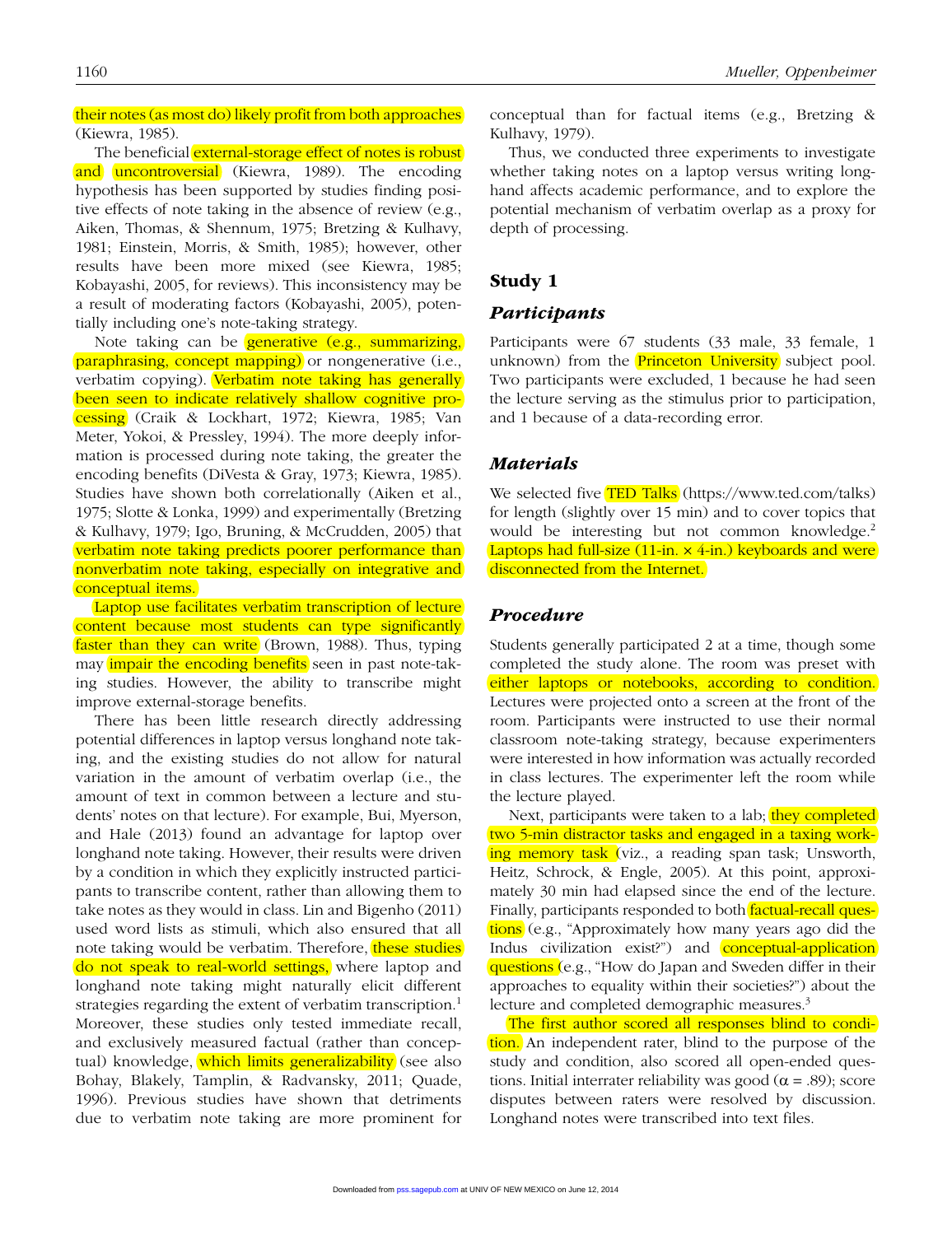## *Results and discussion*

*Laptop versus longhand performance.* Mixed fixedand random-effects analyses of variance were used to test differences, with note-taking medium (laptop vs. longhand) as a fixed effect and lecture (which talk was viewed) as a random effect. We converted the raw data to *z* scores because the lecture assessments varied in difficulty and number of points available; however, results did not differ when raw scores were analyzed.<sup>4</sup> On factual-recall questions, participants performed equally well  $\alpha$  across conditions (laptop:  $M = 0.021$ ,  $SD = 1.31$ ; longhand: *M* = 0.009, *SD =* 1.02), *F*(1, 55) = 0.014, *p =* .91. However, on conceptual-application questions, laptop participants performed significantly worse (*M* = −0.156,  $SD = 0.915$ ) than longhand participants ( $M = 0.154$ ,  $SD =$ 1.08),  $F(1, 55) = 9.99$ ,  $p = .03$ ,  $\eta_p^2 = .13$  (see Fig. 1).<sup>5</sup> Which lecture participants saw also affected performance on conceptual-application questions, *F*(4, 55) = 12.52,  $p = .02$ ,  $\eta_p^2 = .16$ ; however, there was no significant interaction between lecture and note-taking medium,  $F(4, 55) = 0.164, p = .96.$ 

*Content analysis.* There were several qualitative differences between laptop and longhand notes.<sup>6</sup> <mark>Partici-</mark> pants who took longhand notes wrote significantly fewer words  $(M = 173.4, SD = 70.7)$  than those who typed (*M =* 309.6, *SD =* 116.5), *t*(48.58) = −5.63, *p* < .001,  $d = 1.4$ , corrected for unequal variances (see Fig. 2). A simple *n*-gram program measured the extent of textual overlap between student notes and lecture transcripts. It compared each one-, two-, and three-word chunk of text in the notes taken with each one-, two-, and three-word chunk of text in the lecture transcript, and reported a percentage of matches for each. Using three-word chunks (3-grams) as the measure, we found that **laptop** notes contained an average of 14.6% verbatim overlap with the lecture  $(SD = 7.3\%)$ , whereas longhand notes averaged only  $8.8\%$  (*SD* = 4.8%),  $t(63) = -3.77$ ,  $p < .001$ ,  $d = 0.94$  (see Fig. 3); 2-grams and 1-grams also showed significant differences in the same direction.

Overall, participants who took more notes performed better,  $β = 0.34$ ,  $p = .023$ , partial  $R^2 = .08$ . However, those whose notes had less verbatim overlap with the lecture also performed better, β =  $-0.43$ , *p* = .005, partial *R*<sup>2</sup> = .12. We tested a model using word count and verbatim overlap as mediators of the relationship between note-taking medium and performance using Preacher and Hayes's (2004) bootstrapping procedure. The indirect effect is significant if its 95% confidence intervals do not include zero. The full model with note-taking medium as the independent variable and both word count and verbatim overlap as mediators was a significant predictor of performance,  $F(3, 61) = 4.25$ ,  $p = .009$ ,  $R^2 = .17$ . In the full



Fig. 1. Mean *z*-scored performance on factual-recall and conceptualapplication questions as a function of note-taking condition (Study 1). The asterisk indicates a significant difference between conditions (*p* < .05). Error bars indicate standard errors of the mean.

model, the direct effect of note-taking medium remained a marginally significant predictor,  $b = 0.54$  ( $\beta = 0.27$ ),  $p = 0.07$ , partial  $R^2 = 0.05$ ; both indirect effects were significant. Longhand note taking negatively predicted word count, and word count positively predicted performance, indirect effect =  $-0.57$ , 95% confidence interval (CI) = [−1.03, −0.20]. Longhand note taking also negatively predicted verbatim overlap, and verbatim overlap negatively predicted performance, indirect effect =  $0.34$ ,  $95\%$  CI = [0.14, 0.71]. Normal theory tests provided identical conclusions.7



Fig. 2. Number of words written by students using laptops and notebooks in Studies 1, 2, and 3. Asterisks indicate a significant difference between conditions ( $p < .001$ ). Error bars indicate standard errors of the mean.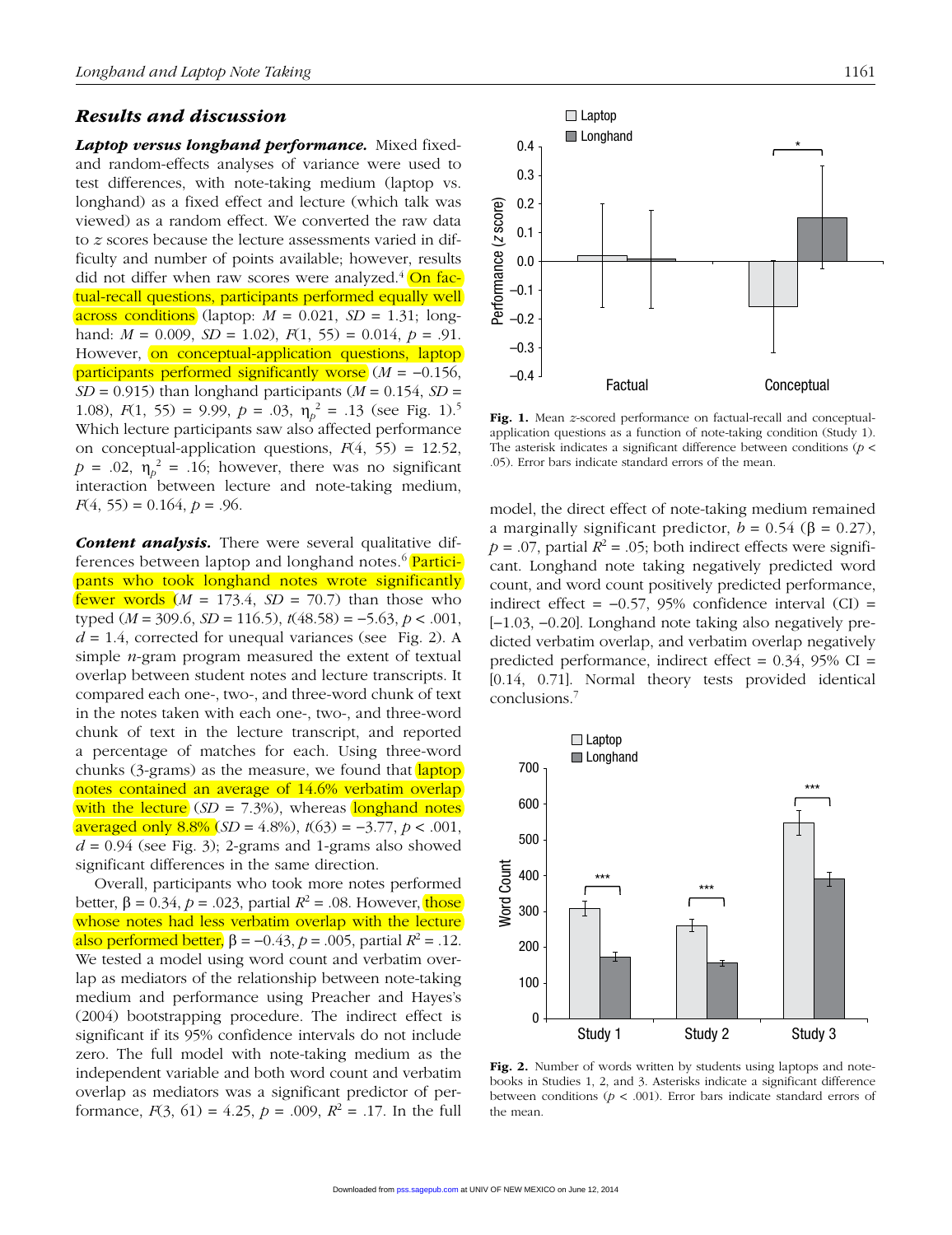

Fig. 3. Percentage of verbatim overlap between student notes and lecture transcripts in Studies 1, 2, and 3 as a function of note-taking condition. Verbatim overlap was measured using 3-grams (i.e., by comparing three-word chunks of text in the student notes and lecture transcripts). Error bars indicate standard errors of the mean.

This study provides initial experimental evidence that laptops may harm academic performance even when used as intended. Participants using laptops are more likely to take lengthier transcription-like notes with greater verbatim overlap with the lecture. Although taking more notes, thereby having more information, is beneficial, mindless transcription seems to offset the benefit of the increased content, at least when there is no opportunity for review.

# Study 2

Because the detrimental effects of laptop note taking appear to be due to verbatim transcription, perhaps instructing students not to take verbatim notes could ameliorate the problem. Study 2 aimed to replicate the findings of Study 1 and to determine whether a simple instructional intervention could reduce the negative effects of laptop note taking. Moreover, we sought to show that the effects generalize to a different student sample.

# *Participants*

Participants were students (final  $N = 151$ ; 35 male) from the University of California, Los Angeles Anderson Behavioral Lab subject pool. Two participants were removed because of data-collection errors. Participants were paid \$10 for 1 hr of participation.

## *Procedure*

Participants completed the study in groups. Each participant viewed one lecture on an individual monitor while wearing headphones. Stimuli were the same as in Study 1. Participants in the laptop-nonintervention and longhand conditions were given a laptop or pen and paper, respectively, and were instructed, "We're doing a study about how information is conveyed in the classroom. We'd like you to take notes on a lecture, just like you would in class. Please take whatever kind of notes you'd take in a class where you expected to be tested on the material later—don't change anything just because you're in a lab."

Participants in the laptop-intervention condition were instructed, "We're doing a study about how information is conveyed in the classroom. We'd like you to take notes on a lecture, just like you would in class. People who take class notes on laptops when they expect to be tested on the material later tend to transcribe what they're hearing without thinking about it much. Please try not to do this as you take notes today. Take notes in your own words and don't just write down word-for-word what the speaker is saying."

Participants then completed a typing test, the Need for Cognition scale (Cacioppo & Petty, 1982), academic selfefficacy scales, and a shortened version of the reading span task used in Study 1. Finally, they completed the same dependent measures and demographics as in Study 1. Longhand notes were transcribed, and all notes were analyzed with the *n*-grams program.

# *Results and discussion*

*Laptop versus longhand performance.* Responses were scored by raters blind to condition. Replicating our original finding, results showed that on conceptual-application questions, longhand participants performed better  $(z$ -score  $M = 0.28$ ,  $SD = 1.04$ ) than laptop-nonintervention participants (*z*-score *M* = −0.15, *SD* = 0.85), *F*(1, 89) = 11.98,  $p = .017$ ,  $\eta_p^2 = .12$ . Scores for laptop-intervention participants (*z*-score *M* = −0.11, *SD* = 1.02) did not significantly differ from those for either laptop-nonintervention  $(p = .91)$  or longhand  $(p = .29)$  participants. The pattern of data for factual questions was similar, though there were no significant differences (longhand: *z*-score *M* = 0.11,  $SD = 1.02$ ; laptop intervention: *z*-score  $M = 0.02$ ,  $SD =$ 1.03; laptop nonintervention: *z*-score *M* = −0.16, *SD* = 0.91; see Fig. 4).<sup>8</sup> For both question types, there was no effect of lecture, nor was there an interaction between lecture and condition.

Participants' self-reported grade point average, SAT scores, academic self-efficacy, Need for Cognition scores, and reading span scores were correlated with performance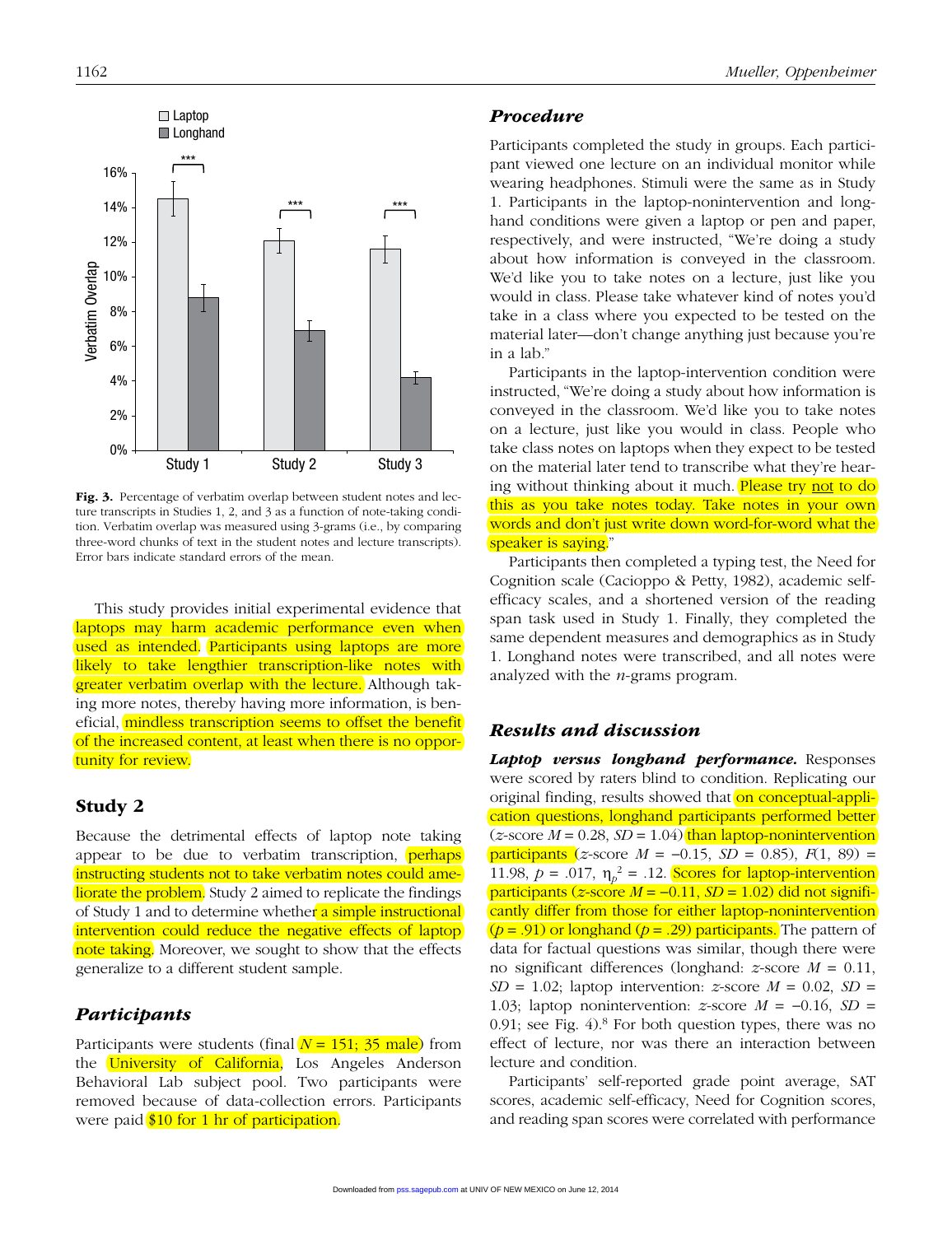

Fig. 4. Mean *z*-scored performance on factual-recall and conceptual-application questions as a function of note-taking condition (Study 2). Error bars indicate standard errors of the mean.

on conceptual items, but were not significant covariates when included in the overall analysis, so we will not discuss them further.

**Content analysis.** Participants who took longhand notes wrote significantly fewer words (*M* = 155.9, *SD* = 59.6) than those who took laptop notes without receiving an intervention (*M* = 260.9, *SD* = 118.5), *t*(97) = −5.51,  $p < .001$ ,  $d = 1.11$  (see Fig. 2), as well as less than those who took laptop notes after the verbal intervention (*M* = 229.02, *SD* = 84.8), *t*(98) = −4.94, *p* < .001, *d* = 1.00. Longhand participants also had significantly less verbatim **overlap**  $(M = 6.9\%, SD = 4.2\%)$  than laptop-nonintervention participants (*M* = 12.11%, *SD* = 5.0%), *t*(97) = −5.58,  $p < .001$ ,  $d = 1.12$  (see Fig. 3), or laptop-intervention participants (*M* = 12.07%, *SD* = 6.0%), *t*(98) = −4.96, *p* < .001,  $d = 0.99$ . The instruction to not take verbatim notes was completely ineffective at reducing verbatim content  $(p = .97)$ .

Comparing longhand and laptop-nonintervention note taking, we found that for conceptual questions, participants taking more notes performed better, β = 0.27, *p* =  $1.02$ , partial  $R^2$  = .05, but those whose notes had less verbatim overlap also performed better, β = −0.30, *p* = .01, partial  $R^2 = 0.06$ , which replicates the findings of Study 1. We tested a model using word count and verbatim overlap as mediators of the relationship between note-taking medium and performance; it was a good fit, *F*(3, 95) = 5.23,  $p = .002$ ,  $R^2 = .14$ . Again, both indirect effects were significant: Longhand note taking negatively predicted

word count, and word count positively predicted performance, indirect effect =  $-0.34$ , 95% CI =  $[-0.56, -0.14]$ . Longhand note taking also negatively predicted verbatim overlap, and verbatim overlap negatively predicted performance, indirect effect =  $0.19$ ,  $95\%$  CI =  $[0.01, 0.49]$ . The direct effect of note-taking medium remained significant,  $b = 0.58$  (β = 0.30),  $p = .01$ , partial  $R<sup>2</sup> = .06$ , so there is likely more at play than the two opposing mechanisms we identified here. When laptop (with intervention) was included as an intermediate condition, the pattern of effects remained the same, though the magnitude decreased; indirect effect of word count = −0.18, 95% CI =  $[-0.29, -0.08]$ , indirect effect of verbatim overlap = 0.08,  $95\%$  CI = [0.01, 0.17].

The intervention did not improve memory performance above that for the laptop-nonintervention condition, but it was also not statistically distinguishable from memory in the longhand condition. However, the intervention was completely ineffective at reducing verbatim content, and the overall relationship between verbatim content and negative performance held. Thus, whereas the effect of the intervention on performance is ambiguous, any potential impact is unrelated to the mechanisms explored in this article.

# Study 3

Whereas laptop users may not be encoding as much information while taking notes as longhand writers are, they record significantly more content. It is possible that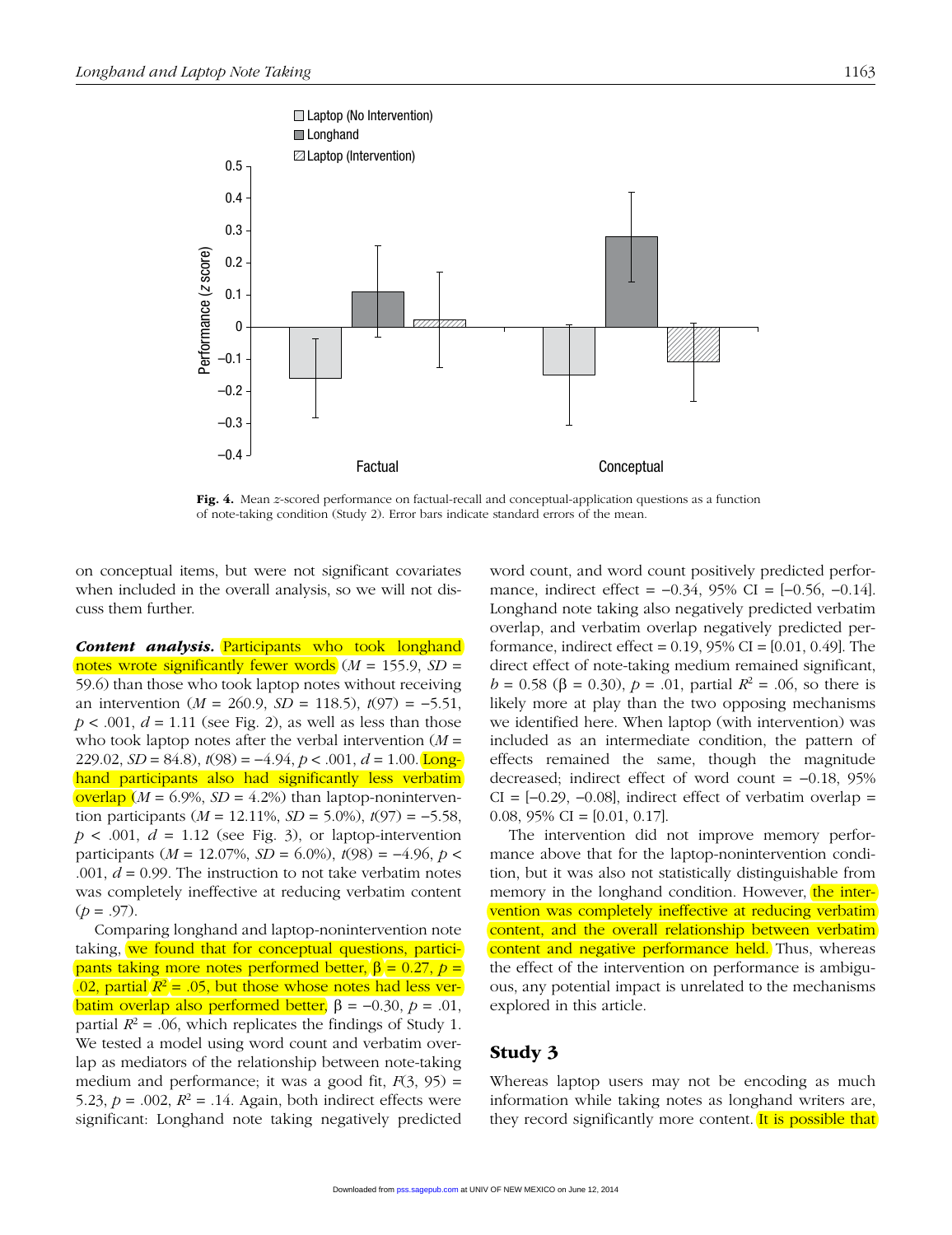| Question type    | Example                                                                                                                                                                                                                                                                                                                                                         |  |  |  |
|------------------|-----------------------------------------------------------------------------------------------------------------------------------------------------------------------------------------------------------------------------------------------------------------------------------------------------------------------------------------------------------------|--|--|--|
| Factual          | What is the purpose of adding calcium<br>propionate to bread?                                                                                                                                                                                                                                                                                                   |  |  |  |
| Seductive detail | What was the name of the cow whose<br>cowpox was used to demonstrate<br>the effectiveness of Edward Jenner's<br>technique of inoculation against smallpox?                                                                                                                                                                                                      |  |  |  |
| Conceptual       | If a person's epiglottis was not working<br>properly, what would be likely to<br>happen?                                                                                                                                                                                                                                                                        |  |  |  |
| Inferential      | Sometimes bats die while they are<br>sleeping. What will happen if a bat dies<br>while it is hanging upside down?                                                                                                                                                                                                                                               |  |  |  |
| Application      | Psychologists have investigated a<br>phenomenon known as "attitude<br>inoculation," which works on the same<br>principle as vaccination, and involves<br>exposing people to weak arguments<br>against a viewpoint they hold. What<br>would this theory predict would happen<br>if the person was later exposed to a<br>strong argument against their viewpoint? |  |  |  |

Table 1. Examples of Each Question Type Used in Study 3

this increased external-storage capacity could boost performance on tests taken after an opportunity to study one's notes. Thus, in Study 3, we used a 2 (laptop, longhand)  $\times$  2 (study, no study) design to investigate whether the disadvantages of laptop note taking for encoding are potentially mitigated by enhanced external storage. We also continued to investigate whether there were consistent differences between responses to factual and conceptual questions, and additionally explored whether the note-taking medium affected transfer of learning of conceptual information to other domains (e.g., Barnett & Ceci, 2002).

# *Participants*

Participants were students (final  $N = 109$ ; 27 male) from the University of California, Los Angeles Anderson Behavioral Lab subject pool. One hundred forty-two participants completed Session 1 (presentation), but only 118 returned for Session 2 (testing). Of those 118, 8 participants were removed for not having taken notes or failing to respond to the test questions, and 1 was removed because of a recording error. Participant loss did not differ significantly across conditions. Participants were paid \$6 for the first session and \$7 for the second session.

# *Stimuli*

Materials were adapted from Butler (2010). Four prose passages—on bats, bread, vaccines, and respiration—were read from a teleprompter by a graduate student acting as a professor at a lectern; two "seductive details" (i.e., "interesting, but unimportant, information"; Garner, Gillingham, & White, 1989, p. 41) were added to lectures that did not have them. Each filmed lecture lasted approximately 7 min.

# *Procedure*

Participants completed the study in large groups. They were given either a laptop or pen and paper and were instructed to take notes on the lectures. They were told they would be returning the following week to be tested on the material. Each participant viewed all four lectures on individual monitors while wearing headphones.

When participants returned, those in the study condition were given 10 min to study their notes before being tested. Participants in the no-study condition immediately took the test. This dependent measure consisted of 40 questions, 10 on each lecture—two questions in each of five categories adapted from Butler (2010): facts, seductive details, concepts, same-domain inferences (inferences), and new-domain inferences (applications). See Table 1 for examples. Participants then answered demographic questions. All responses were scored by raters blind to condition. Longhand notes were transcribed, and all notes were analyzed using the *n*-grams program.

# *Results*

*Laptop versus longhand performance.* Across all question types, there were no main effects of note-taking medium or opportunity to study. However, there was a significant interaction between these two variables, *F*(1, 105) = 5.63,  $p = .019$ ,  $\eta_p^2 = .05$ . Participants who took longhand notes and were able to study them performed significantly better (*z*-score *M* = 0.19) than participants in any of the other conditions (*z*-score *M*s = −0.10, −0.02, −0.08), *t*(105) = 3.11, *p* = .002, *d* = 0.64 (see Fig. 5).

Collapsing questions about facts and seductive details into a general measure of "factual" performance, we found a significant main effect of note-taking medium,  $F(1, 105) = 5.91, p = .017, \eta_p^2 = .05$ , and of opportunity to study,  $F(1, 105) = 13.23, p < .001, \eta_p^2 = .11$ , but this was qualified by a significant interaction,  $F(1, 105) = 5.11$ ,  $p = .026$ ,  $\eta_p^2 = .05$ . Again, participants in the longhandstudy condition (*z*-score *M* = 0.29) outperformed the other participants (*z*-score *M*s = −0.04, −0.14, −0.13),  $t(105) = 4.85, p < .001, d = 0.97$ . Collapsing performance on conceptual, inferential, and application questions into a general "conceptual" measure revealed no significant main effects, but again there was a significant interaction between note-taking medium and studying,  $F(1, 105) = 4.27$ ,  $p = .04$ ,  $\eta_p^2 = .04$ . Longhand-study participants (*z*-score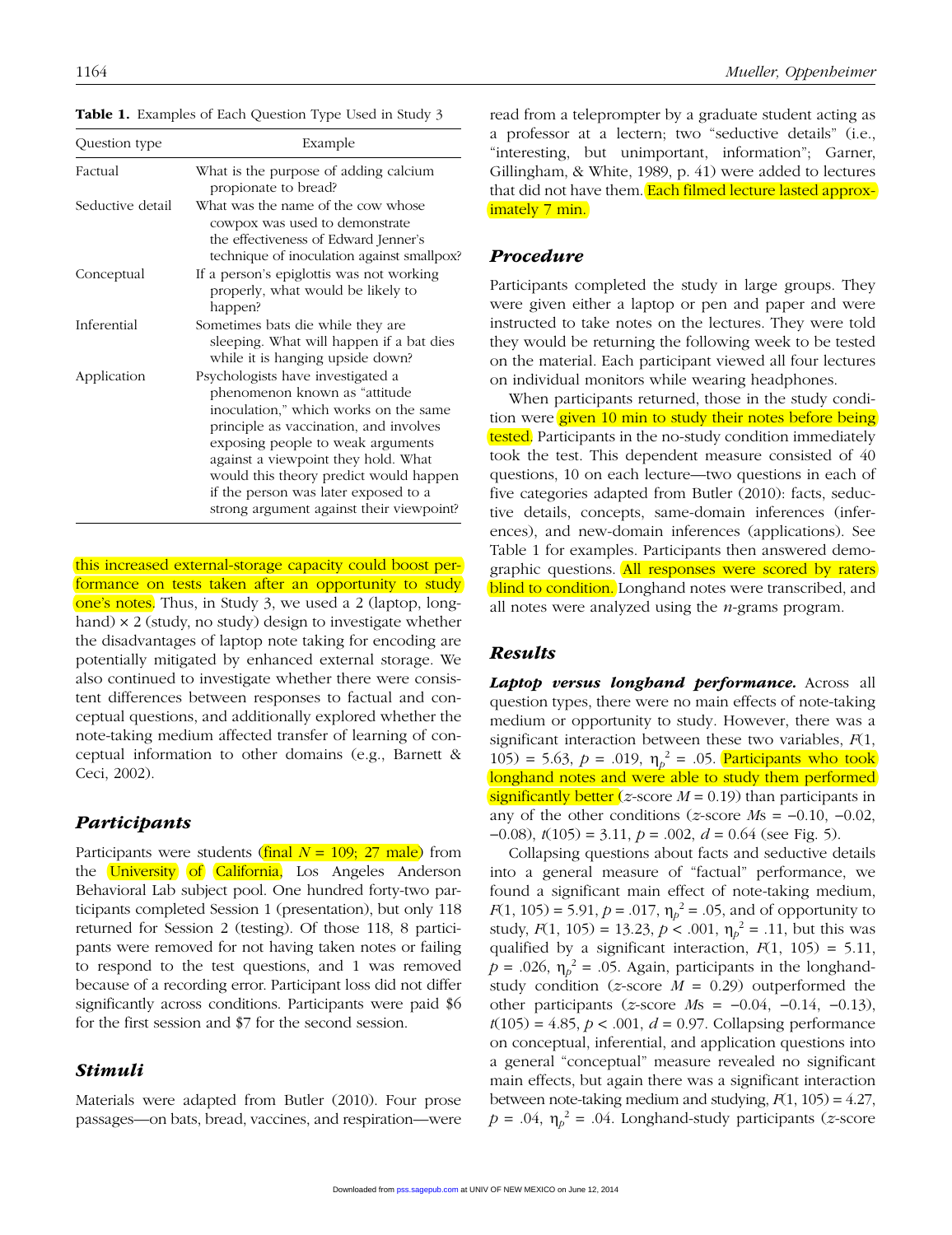

Fig. 5. Mean *z*-scored performance on factual-recall and conceptual-application questions as a function of note-taking condition and opportunity to study (Study 3). Combined results for both question types are given separately. Error bars indicate standard errors of the mean.

*M* = 0.13) performed marginally better than the other participants (*z*-score *M*s = −0.14, 0.04, −0.05), *t*(105) = 1.82,  $p = .07$ ,  $d = 0.4$  (for raw means, see Table 2).

*Content analysis of notes.* Again, longhand note takers wrote significantly fewer words (*M* = 390.65, *SD* = 143.89) than those who typed (*M* = 548.73, *SD* = 252.68),  $t(107) = 4.00, p < .001, d = 0.77$  (see Fig. 2). As in the previous studies, there was a significant difference in verbatim overlap, with a mean of 11.6% overlap (*SD* = 5.7%) for laptop note taking and only 4.2% (*SD* = 2.5%) for longhand, *t*(107) = 8.80, *p* < .001, *d* = 1.68 (see Fig. 3). There were no significant differences in word count or verbatim overlap between the study and no-study conditions.

The amount of notes taken positively predicted performance for all participants,  $\beta = 0.35$ ,  $p < .001$ ,  $R^2 = .12$ . The extent of verbatim overlap did not significantly predict performance for participants who did not study their notes,  $\beta = 0.13$ . However, for participants who studied

their notes (and thus those who were most likely to be affected by the contents), verbatim overlap negatively predicted overall performance,  $β = -0.27, p = .046, R<sup>2</sup> = .07$ . When looking at overall test performance, longhand note taking negatively predicted word count, which positively predicted performance, indirect effect = −0.15, 95% CI = [−0.24, −0.08]. Longhand note taking also negatively predicted verbatim overlap, which negatively predicted performance, indirect effect =  $0.096$ ,  $95\%$  CI =  $[0.004, 0.23]$ .

However, a more nuanced story can be told; the indirect effects differ for conceptual and factual questions. For conceptual questions, there were significant indirect effects on performance via both word count (−0.17, 95% CI =  $[-0.29, -0.08]$ ) and verbatim overlap  $(0.13, 95\%$  CI = [0.02, 0.15]). The indirect effect of word count for factual questions was similar (−0.11, 95% CI = [−0.21, −0.06]), but there was no significant indirect effect of verbatim overlap  $(0.04, 95\% \text{ CI} = [-0.07, 0.16])$ . Indeed, for factual questions, there was no significant direct effect of overlap on

Table 2. Raw Means for Overall, Factual, and Conceptual Performance in the Four Conditions of Study 3

| Question type                   | Longhand-study         | Longhand–no study     | Laptop-study          | Laptop-no study       |
|---------------------------------|------------------------|-----------------------|-----------------------|-----------------------|
| Factual only<br>Conceptual only | 7.1 (4.0)<br>18.5(7.8) | 3.8(2.8)<br>15.6(7.8) | 4.5(3.2)<br>13.8(6.3) | 3.7(3.1)<br>16.9(8.1) |
| Overall                         | 25.6(10.8)             | 19.4(9.9)             | 18.3(9.0)             | 20.6(10.7)            |

Note: Standard deviations are given in parentheses.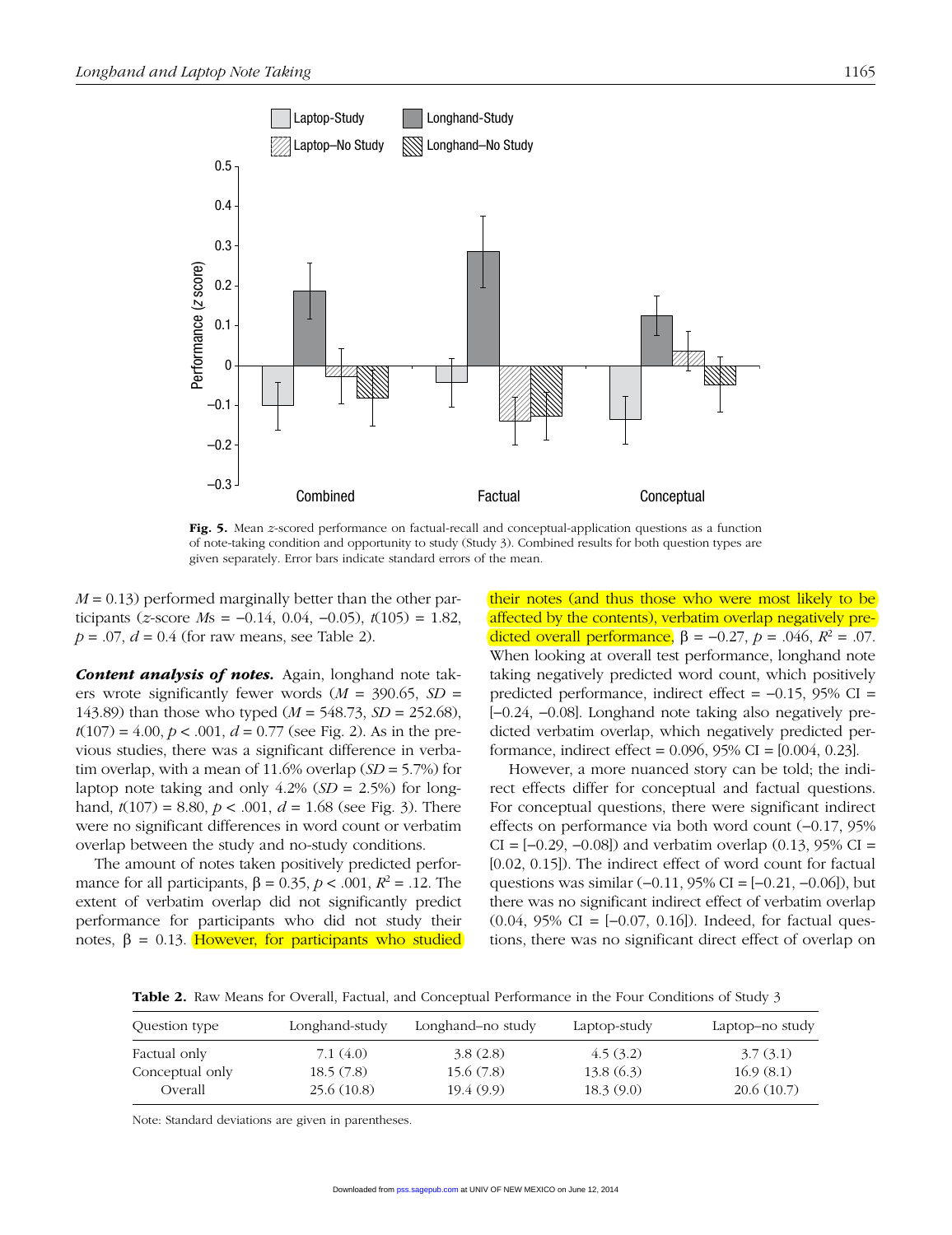performance  $(p = .52)$ . As in Studies 1 and 2, the detriments caused by verbatim overlap occurred primarily for conceptual rather than for factual information, which aligns with previous literature showing that verbatim note taking is more problematic for conceptual items (e.g., Bretzing & Kulhavy, 1979).

When participants were unable to study, we did not see a difference between laptop and longhand note taking. We believe this is due to the difficulty of test items after a week's delay and a subsequent floor effect; average scores were about one-third of the total points available. However, when participants had an opportunity to study, longhand notes again led to superior performance. This is suggestive evidence that longhand notes may have superior externalstorage as well as superior encoding functions, despite the fact that the quantity of notes was a strong positive predictor of performance. However, it is also possible that, because of enhanced encoding, reviewing longhand notes simply reminded participants of lecture information more effectively than reviewing laptop notes did.

#### General Discussion

Laptop note taking has been rapidly increasing in prevalence across college campuses (e.g., Fried, 2008). Whereas previous studies have shown that laptops (especially with access to the Internet) can distract students, the present studies are the first to show detriments due to differences in note-taking behavior. On multiple college campuses, using both immediate and delayed testing across several content areas, we found that participants using laptops were more inclined to take verbatim notes than participants who wrote longhand, thus hurting learning. Moreover, we found that this pattern of results was resistant to a simple verbal intervention: Telling students not to take notes verbatim did not prevent this deleterious behavior.

One might think that the detriments to encoding would be partially offset by the fact that verbatim transcription would leave a more complete record for external storage, which would allow for better studying from those notes. However, we found the opposite—even when allowed to review notes after a week's delay, participants who had taken notes with laptops performed worse on tests of both factual content and conceptual understanding, relative to participants who had taken notes longhand.

We found no difference in performance on factual questions in the first two studies, though we do not discount the possibility that with greater power, differences might be seen. In Study 3, it is unclear why longhand note takers outperformed laptop note takers on factual questions, as this difference was not related to the relative lack of verbatim overlap in longhand notes. It may be that longhand note takers engage in more processing than laptop note takers, thus selecting more important information to include in their notes, which enables them to study this content more efficiently. It is worth noting that longhand note takers' advantage on retention of factual content is limited to conditions in which there was a delay between presentation and test, which may explain the discrepancy between our studies and previous research (Bui et al., 2013). The tasks they describe would also fall under our factual-question category, and we found no difference in performance on factual questions in immediate testing. For conceptual items, however, our findings strongly suggest the opposite conclusion. Additionally, whereas Bui et al. (2013) argue that verbatim notes are superior, they did not report the extent of verbatim overlap, merely the number of "idea units." Our findings concur with theirs in that more notes (and therefore more ideas) led to better performance.

The studies we report here show that laptop use can negatively affect performance on educational assessments, even—or perhaps especially—when the computer is used for its intended function of easier note taking. Although more notes are beneficial, at least to a point, if the notes are taken indiscriminately or by mindlessly transcribing content, as is more likely the case on a laptop than when notes are taken longhand, the benefit disappears. Indeed, synthesizing and summarizing content rather than verbatim transcription can serve as a desirable difficulty toward improved educational outcomes (e.g., Diemand-Yauman, Oppenheimer, & Vaughan, 2011; Richland, Bjork, Finley, & Linn, 2005). For that reason, laptop use in classrooms should be viewed with a healthy dose of caution; despite their growing popularity, laptops may be doing more harm in classrooms than good.

#### Author Contributions

Both authors developed the study concept and design. Data collection was supervised by both authors. P. A. Mueller analyzed the data under the supervision of D. M. Oppenheimer. P. A. Mueller drafted the manuscript, and D. M. Oppenheimer revised the manuscript. Both authors approved the final version for submission.

#### Acknowledgments

Thanks to Jesse Chandler, David Mackenzie, Peter Mende-Siedlecki, Daniel Ames, Izzy Gainsburg, Jill Hackett, Mariam Hambarchyan, and Katelyn Wirtz for their assistance.

#### Declaration of Conflicting Interests

The authors declared that they had no conflicts of interest with respect to their authorship or the publication of this article.

#### Supplemental Material

[Additional supporting information may be found at http://pss](http://pss.sagepub.com/content/by/supplemental-data) .sagepub.com/content/by/supplemental-data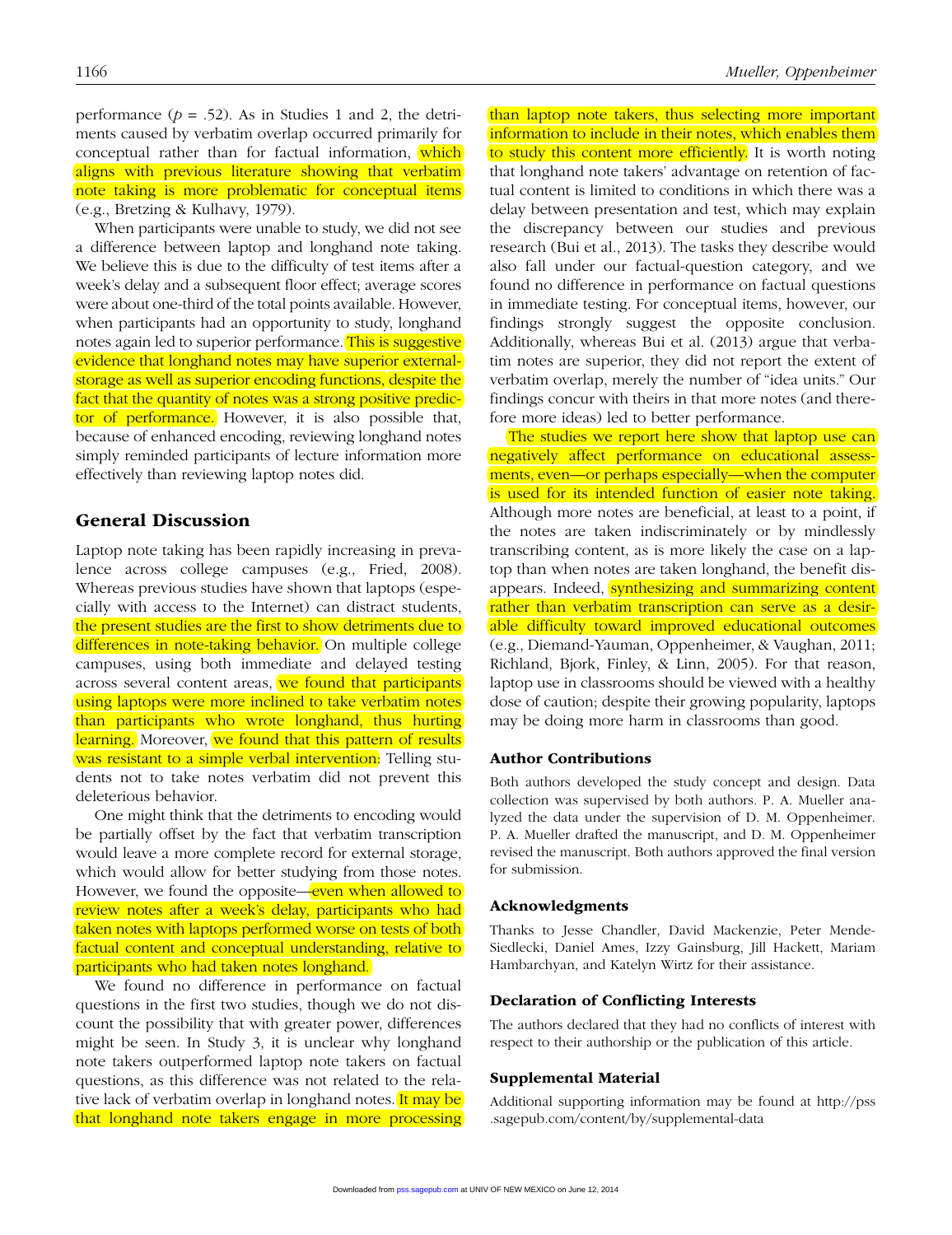#### Open Practices



All data and materials have been made publicly available via [Open Science Framework and can be accessed at http://osf.io/](http://osf.io/crsiz) crsiz. The complete Open Practices Disclosure for this article [can be found at http://pss.sagepub.com/content/by/supplemental](http://pss.sagepub.com/content/by/supplementaldata)data. This article has received badges for Open Data and Open Materials. More information about the Open Practices badges [can be found at https://osf.io/tvyxz/wiki/view/ and http://pss](http://pss.sagepub.com/content/25/1/3.full) .sagepub.com/content/25/1/3.full.

#### **Notes**

1. See Additional Analyses in the Supplemental Material available online for some findings regarding real-world data.

2. See Lecture Information in the Supplemental Material for links to all five TED Talks used in Study 1 and the four prose passages used in Study 2.

3. See Raw Means and Questions in the Supplemental Material for full question lists from all three studies.

4. For factual questions, laptop participants' raw mean score was 5.58 (*SD* = 2.23), and longhand participants' raw mean score was  $6.41$  ( $SD = 2.84$ ). For conceptual questions, the raw mean scores for laptop and longhand participants were 3.77 (*SD* = 1.23) and 4.29 (*SD* = 1.49), respectively. See Raw Means and Questions in the Supplemental Material for raw means from Studies 1 and 2.

5. In all three studies, the results remained significant when we controlled for measures of academic ability, such as self-ratings of prior knowledge and scores on the SAT and reading span task. 6. Linguistic Inquiry and Word Count (LIWC) software was also used to analyze the notes on categories identified by Pennebaker (2011) as correlating with improved college grades. Although LIWC analysis indicated significant differences in the predicted direction between laptop and longhand notes, none of the differences predicted performance, so they will not be discussed here. 7. For all three studies, we also analyzed the relation between verbatim overlap and students' preferences for longhand or laptop note taking. Results of these analyses can be found in

Additional Analyses in the Supplemental Material. 8. For conceptual questions, laptop-nonintervention participants had lower raw scores  $(M = 2.30, SD = 1.40)$  than did longhand note takers  $(M = 2.94, SD = 1.73)$  and laptopintervention participants  $(M = 2.43, SD = 1.59)$ . For factual questions, laptop-nonintervention participants' raw scores  $(M = 4.92, SD = 2.62)$  were also lower than those of longhand note takers  $(M = 5.11, SD = 3.05)$  or laptop-intervention participants ( $M = 5.25$ ,  $SD = 2.89$ ).

#### References

- Aiken, E. G., Thomas, G. S., & Shennum, W. A. (1975). Memory for a lecture: Effects of notes, lecture rate, and informational density. *Journal of Educational Psychology*, *67*, 439–444.
- Barak, M., Lipson, A., & Lerman, S. (2006). Wireless laptops as means for promoting active learning in large lecture halls. *Journal of Research on Technology in Education*, *38*, 245–263.
- *Bulletin*, *128*, 612–637. Bohay, M., Blakely, D. P., Tamplin, A. K., & Radvansky, G. A. (2011). Note taking, review, memory, and comprehension. *The American Journal of Psychology*, *124*, 63–73.
- Bretzing, B. H., & Kulhavy, R. W. (1979). Notetaking and depth of processing. *Contemporary Educational Psychology*, *4*, 145–153.
- Bretzing, B. H., & Kulhavy, R. W. (1981). Note-taking and passage style. *Journal of Educational Psychology*, *73*, 242–250.
- Brown, C. M. (1988). Comparison of typing and handwriting in "two-finger typists." *Proceedings of the Human Factors Society*, *32*, 381–385.
- Bui, D. C., Myerson, J., & Hale, S. (2013). Note-taking with computers: Exploring alternative strategies for improved recall. *Journal of Educational Psychology*, *105*, 299–309.
- Butler, A. C. (2010). Repeated testing produces superior transfer of learning relative to repeated studying. *Journal of Experimental Psychology: Learning, Memory, and Cognition*, *36*, 1118–1133.
- Cacioppo, J. T., & Petty, R. E. (1982). The need for cognition. *Journal of Personality and Social Psychology*, *42*, 116–131.
- Craik, F. I., & Lockhart, R. S. (1972). Levels of processing: A framework for memory research. *Journal of Verbal Learning and Verbal Behavior*, *11*, 671–684.
- Diemand-Yauman, C., Oppenheimer, D. M., & Vaughan, E. B. (2011). Fortune favors the bold (and the italicized): Effects of disfluency on educational outcomes. *Cognition*, *118*, 111–115.
- DiVesta, F. J., & Gray, G. S. (1972). Listening and note taking. *Journal of Educational Psychology*, *63*, 8–14.
- DiVesta, F. J., & Gray, S. G. (1973). Listening and note taking: II. Immediate and delayed recall as functions of variations in thematic continuity, note taking, and length of listening-review intervals. *Journal of Educational Psychology*, *64*, 278–287.
- Einstein, G. O., Morris, J., & Smith, S. (1985). Note-taking, individual differences, and memory for lecture information. *Journal of Educational Psychology*, *77*, 522–532.
- Fried, C. B. (2008). In-class laptop use and its effects on student learning. *Computers & Education*, *50*, 906–914.
- Garner, R., Gillingham, M. G., & White, C. S. (1989). Effects of "seductive details" on macroprocessing and microprocessing in adults and children. *Cognition and Instruction*, *6*, 41–57.
- Grace-Martin, M., & Gay, G. (2001). Web browsing, mobile computing and academic performance. *Educational Technology & Society*, *4*, 95–107.
- Hembrooke, H., & Gay, G. (2003). The laptop and the lecture: The effects of multitasking in learning environments. *Journal of Computing in Higher Education*, *15*, 46–64.
- Igo, L. B., Bruning, R., & McCrudden, M. T. (2005). Exploring differences in students' copy-and-paste decision making and processing: A mixed-methods study. *Journal of Educational Psychology*, *97*, 103–116.
- Iqbal, S. T., & Horvitz, E. (2007). Disruption and recovery of computing tasks: Field study, analysis, and directions*.* In *Proceedings of the SIGCHI Conference on Human Factors in Computing Systems* (pp. 677–686). New York, NY: Association for Computing Machinery. doi:10.1145/1240624.1240730